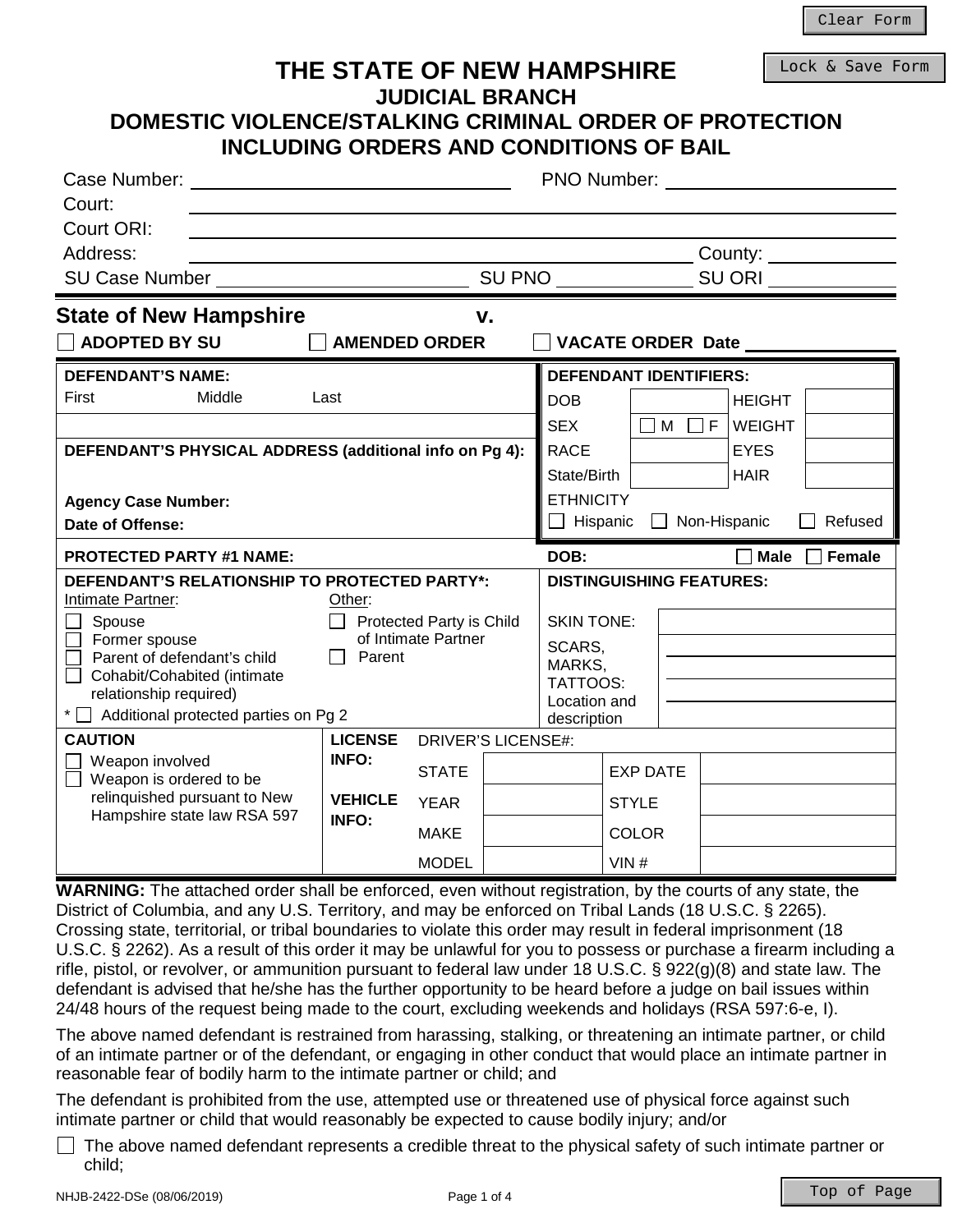|                                                                                                        | Case Name: State of New Hampshire v                                                                                                                                                                                                     |                                                                                                                                                                                                                                                                                                                                                                                                                                                                                                                                 |  |  |  |  |  |
|--------------------------------------------------------------------------------------------------------|-----------------------------------------------------------------------------------------------------------------------------------------------------------------------------------------------------------------------------------------|---------------------------------------------------------------------------------------------------------------------------------------------------------------------------------------------------------------------------------------------------------------------------------------------------------------------------------------------------------------------------------------------------------------------------------------------------------------------------------------------------------------------------------|--|--|--|--|--|
|                                                                                                        | CRIMINAL ORDER OF PROTECTION INCLUDING ORDERS AND CONDITIONS OF BAIL                                                                                                                                                                    |                                                                                                                                                                                                                                                                                                                                                                                                                                                                                                                                 |  |  |  |  |  |
| L.                                                                                                     | It is hereby ordered pending final disposition of this matter that:<br>A. The defendant shall be released on personal recognizance and subject to conditions<br>listed in Paragraph II and those conditions indicated in Paragraph III. |                                                                                                                                                                                                                                                                                                                                                                                                                                                                                                                                 |  |  |  |  |  |
|                                                                                                        | B. $\Box$ The defendant shall be released on $\frac{1}{2}$ cash/surety bond subject to conditions<br>listed in Paragraph II and those conditions indicated in Paragraph III.                                                            |                                                                                                                                                                                                                                                                                                                                                                                                                                                                                                                                 |  |  |  |  |  |
|                                                                                                        | $C.$ $\Box$ The defendant shall be detained to permit revocation of conditional release.                                                                                                                                                |                                                                                                                                                                                                                                                                                                                                                                                                                                                                                                                                 |  |  |  |  |  |
|                                                                                                        | $D.$    <br>The defendant shall be detained for not more than 72 hours to allow for filing of a<br>probation violation.                                                                                                                 |                                                                                                                                                                                                                                                                                                                                                                                                                                                                                                                                 |  |  |  |  |  |
|                                                                                                        | E. $\Box$ A hearing pursuant to RSA 597:2, III shall be conducted before the acceptance of bail.                                                                                                                                        |                                                                                                                                                                                                                                                                                                                                                                                                                                                                                                                                 |  |  |  |  |  |
|                                                                                                        | 597:2, III-a.                                                                                                                                                                                                                           | $F.$ $\Box$ The Court hereby orders that the defendant be detained without bail pursuant to RSA                                                                                                                                                                                                                                                                                                                                                                                                                                 |  |  |  |  |  |
| Ш.                                                                                                     | Defendant's release is subject to the conditions that:                                                                                                                                                                                  | A. Defendant appear at all court proceedings as ordered, including at this court to                                                                                                                                                                                                                                                                                                                                                                                                                                             |  |  |  |  |  |
|                                                                                                        | B. Defendant not commit a federal, state or local crime while on release.                                                                                                                                                               |                                                                                                                                                                                                                                                                                                                                                                                                                                                                                                                                 |  |  |  |  |  |
|                                                                                                        | C. Defendant advise the court in writing of all changes of address within 24 hours.                                                                                                                                                     |                                                                                                                                                                                                                                                                                                                                                                                                                                                                                                                                 |  |  |  |  |  |
|                                                                                                        | D. Defendant comply with all civil domestic violence and stalking orders of protection.                                                                                                                                                 |                                                                                                                                                                                                                                                                                                                                                                                                                                                                                                                                 |  |  |  |  |  |
| III.                                                                                                   | The Court hereby determines that defendant's release under Paragraph I (A) or (B):<br>will not reasonably assure the appearance of defendant as required; and/or                                                                        |                                                                                                                                                                                                                                                                                                                                                                                                                                                                                                                                 |  |  |  |  |  |
|                                                                                                        | will endanger the safety of the defendant or of another person or the community.                                                                                                                                                        |                                                                                                                                                                                                                                                                                                                                                                                                                                                                                                                                 |  |  |  |  |  |
|                                                                                                        | defendant:                                                                                                                                                                                                                              | By reason of such determination, the Court imposes the following additional conditions that                                                                                                                                                                                                                                                                                                                                                                                                                                     |  |  |  |  |  |
|                                                                                                        | from going within _______ feet of where such person(s) may be.                                                                                                                                                                          | A. Shall have no contact with <u>section of the section of the set of the set of the set of the set of the set of the set of the set of the set of the set of the set of the set of the set of the set of the set of the set of </u><br>the sending or delivery of gifts, through a third party or any other method unless<br>specifically authorized by the Court, and is further ordered not to interfere with this person<br>at his/her residence, school or place of employment and additionally is ordered to refrain<br>F |  |  |  |  |  |
|                                                                                                        |                                                                                                                                                                                                                                         | $ $ $ $ F                                                                                                                                                                                                                                                                                                                                                                                                                                                                                                                       |  |  |  |  |  |
|                                                                                                        |                                                                                                                                                                                                                                         | $ $ $ $ $ $ $ $                                                                                                                                                                                                                                                                                                                                                                                                                                                                                                                 |  |  |  |  |  |
|                                                                                                        | B. II                                                                                                                                                                                                                                   |                                                                                                                                                                                                                                                                                                                                                                                                                                                                                                                                 |  |  |  |  |  |
|                                                                                                        | C.                                                                                                                                                                                                                                      |                                                                                                                                                                                                                                                                                                                                                                                                                                                                                                                                 |  |  |  |  |  |
|                                                                                                        | D.                                                                                                                                                                                                                                      |                                                                                                                                                                                                                                                                                                                                                                                                                                                                                                                                 |  |  |  |  |  |
| Shall refrain from possessing a firearm, destructive device, dangerous weapon, or<br>Е.<br>ammunition. |                                                                                                                                                                                                                                         |                                                                                                                                                                                                                                                                                                                                                                                                                                                                                                                                 |  |  |  |  |  |
|                                                                                                        | F. I I<br>as defined in RSA 318-B.                                                                                                                                                                                                      | Shall refrain from any use of alcohol, and use of a narcotic drug or controlled substance                                                                                                                                                                                                                                                                                                                                                                                                                                       |  |  |  |  |  |
|                                                                                                        |                                                                                                                                                                                                                                         |                                                                                                                                                                                                                                                                                                                                                                                                                                                                                                                                 |  |  |  |  |  |
|                                                                                                        | Motor Vehicles.                                                                                                                                                                                                                         | $H.$ $\Box$ Is ordered not to drive until defendant's license or privilege is restored by the Director of                                                                                                                                                                                                                                                                                                                                                                                                                       |  |  |  |  |  |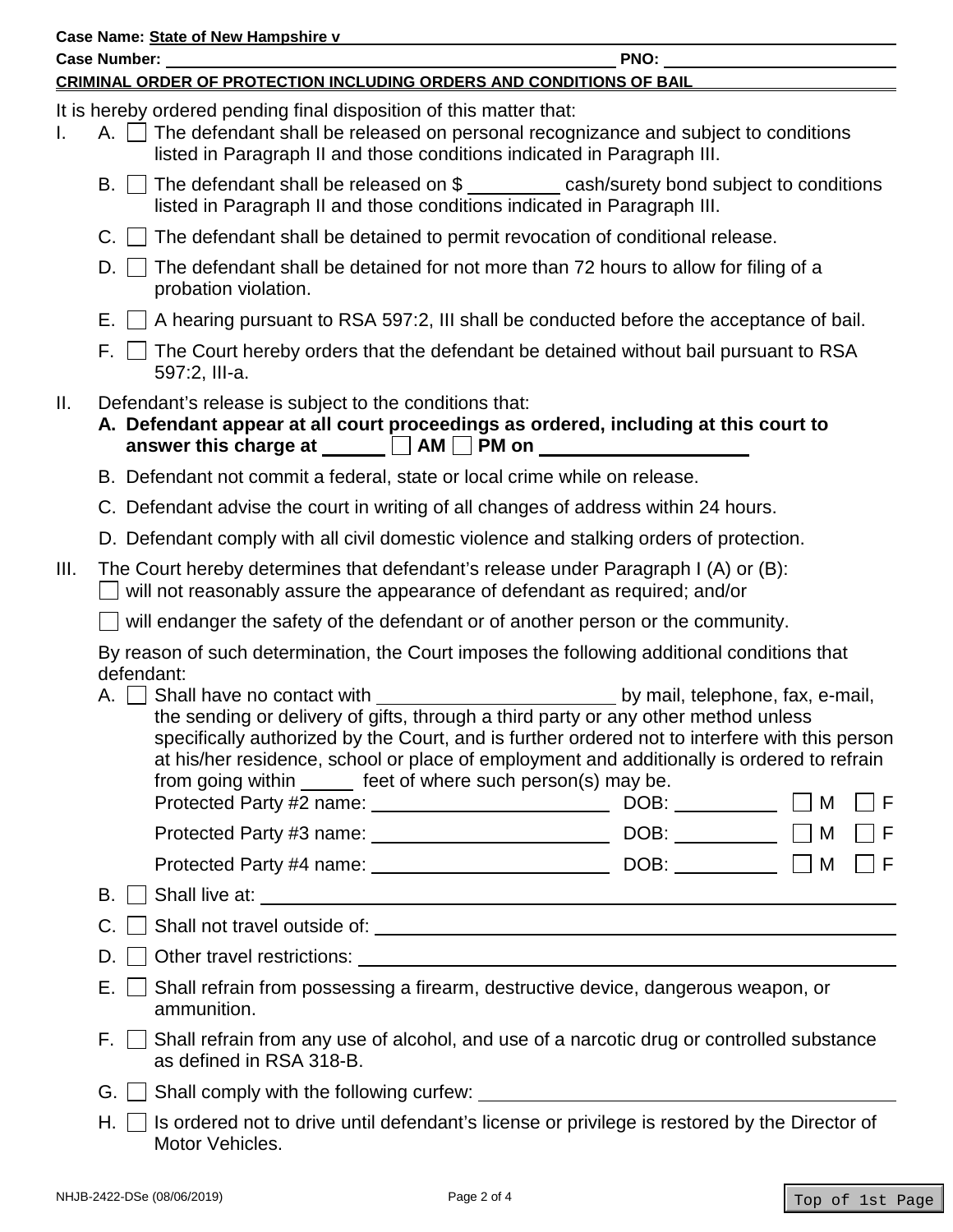| Case Name: State of New Hampshire v                                                                                                                                                                                                            |                                                                                                                                                                                                                                                                                                                                                                            |  |  |  |  |
|------------------------------------------------------------------------------------------------------------------------------------------------------------------------------------------------------------------------------------------------|----------------------------------------------------------------------------------------------------------------------------------------------------------------------------------------------------------------------------------------------------------------------------------------------------------------------------------------------------------------------------|--|--|--|--|
| <b>Case Number: Case Number: Case Number: Case Number: Case Number: Case Number:</b>                                                                                                                                                           |                                                                                                                                                                                                                                                                                                                                                                            |  |  |  |  |
|                                                                                                                                                                                                                                                | CRIMINAL ORDER OF PROTECTION INCLUDING ORDERS AND CONDITIONS OF BAIL                                                                                                                                                                                                                                                                                                       |  |  |  |  |
| I.                                                                                                                                                                                                                                             | Shall report to arresting law enforcement agency or ____________________________ as required.                                                                                                                                                                                                                                                                              |  |  |  |  |
| J.                                                                                                                                                                                                                                             | Shall remain in the custody of _______________________________, a responsible adult residing<br>and to report any violation of a release condition to the Court. The Court has found that<br>the above named adult has reasonably assured the Court that the defendant will appear<br>as required and will not pose a danger to the safety of any person in the community. |  |  |  |  |
| Sign a waiver of extradition before released on bail.<br>K. II                                                                                                                                                                                 |                                                                                                                                                                                                                                                                                                                                                                            |  |  |  |  |
| L.                                                                                                                                                                                                                                             | Shall not use or attempt to use or threaten to use physical force against the protected                                                                                                                                                                                                                                                                                    |  |  |  |  |
| М.<br>relatives.                                                                                                                                                                                                                               | Is restrained from harassing, stalking, abusing or threatening to abuse the protected<br>party(ies) family or household members, or protected party(ies) relatives (regardless of<br>place of residence), or engaging in other conduct which would place a person in<br>reasonable fear of bodily injury to the person or person's household members or                    |  |  |  |  |
| Other: We have a state of the state of the state of the state of the state of the state of the state of the state of the state of the state of the state of the state of the state of the state of the state of the state of t<br>$N.$ $\perp$ |                                                                                                                                                                                                                                                                                                                                                                            |  |  |  |  |
| IV.<br>conditions of release the defendant may:<br>A. Be subject to immediate arrest and detention;                                                                                                                                            | The defendant is hereby advised that in the event the defendant violates any of the above                                                                                                                                                                                                                                                                                  |  |  |  |  |
| B. Be subject to imprisonment for contempt of court;                                                                                                                                                                                           |                                                                                                                                                                                                                                                                                                                                                                            |  |  |  |  |
| C. Be subject to immediate revocation of release;                                                                                                                                                                                              |                                                                                                                                                                                                                                                                                                                                                                            |  |  |  |  |

- D. Be subject to additional imprisonment of one year if the defendant commits a misdemeanor while on release; and
- E. Be subject to additional imprisonment of seven years if the defendant commits a felony while on release.

### **So Ordered:**

 $\overline{Date}$ 

Bail Commissioner Fee \$

Signature of Judge / Bail Commissioner

Printed Name of Judge / Bail Commissioner

**Amendments to bail conditions so ordered:**

Date **Signature of Judge** 

Printed Name of Judge